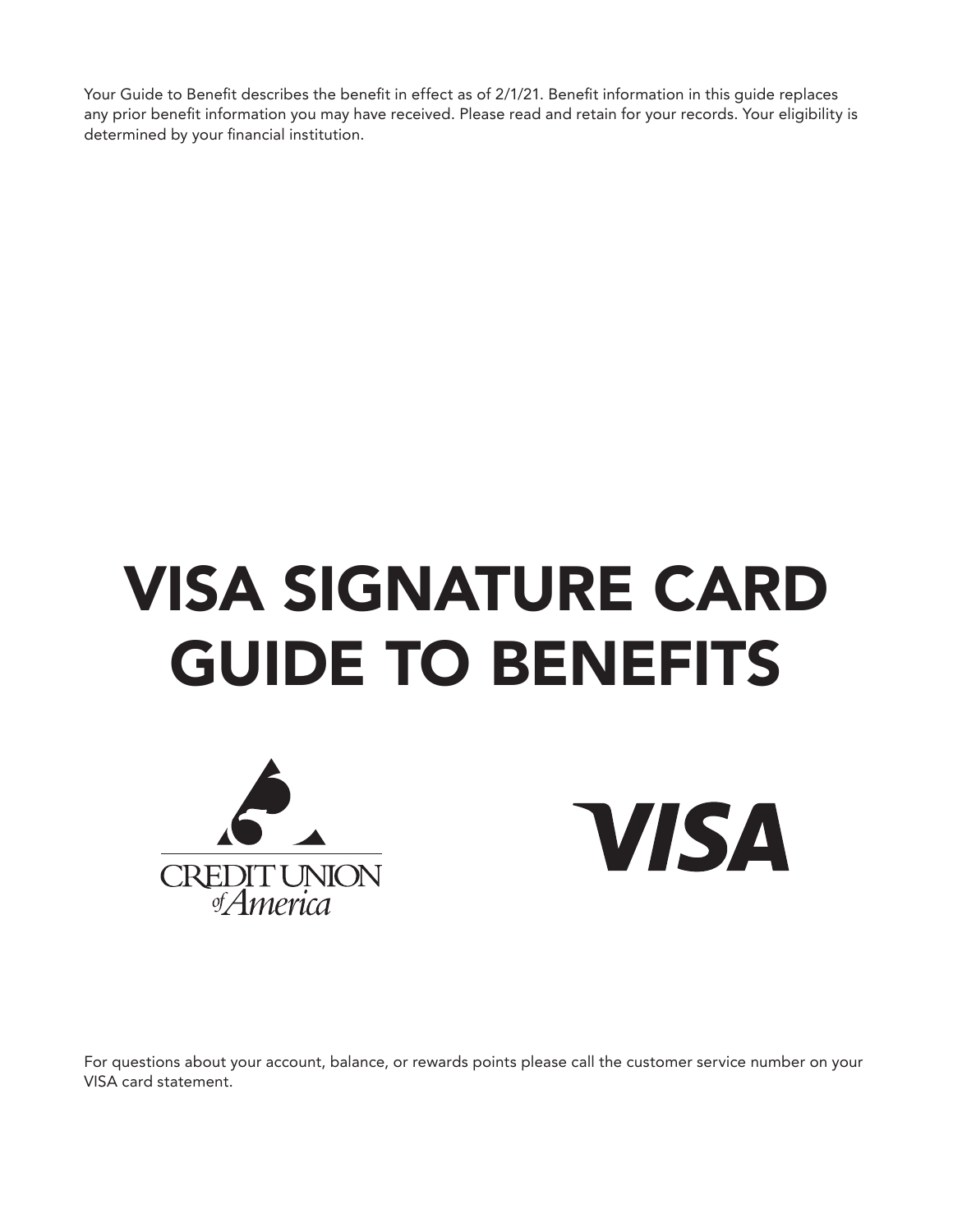## AUTO RENTAL COLLISION DAMAGE WAIVER

No cardholder wants to incour the expense of repairing or replacing a rented<br>car. But accidents do happen, and vehicles do get stolen. No malter what<br>happens to Your rential car, You can be covered with Auto Rental Collisi

You are eligible for this benefit if Your name is embossed on an eligible card<br>issued in the United States and You use it to initiate and complete Your entire<br>car rental transaction. Only You as the primary car renter and

### How Auto Rental Collision Damage Waiver works with other insurance

Auto Rental Collision Damage Waiver covers thett, damage, valid loss-<br>of-use charges imposed and substantiated by the auto rental company,<br>administrative fees and reasonable and customary towing charges, due to a<br>covered t

If You **do** have personal automobile insurance or other insurance that covers<br>theft or damage, this benefit reimburses You for the deductible portion of<br>Your car insurance or other insurance, along with any uncermbursed po

It You **do not** have personal automobile insurance or any other insurance, the<br>benefit reimburses You for covered theft, damage, or administrative and loss-<br>of-use charges imposed by the rental company, as well as reasonab

It You are renting outside of Your country of residence, the coverage provided<br>under this benefit is primary and reimburses You for covered theft, damage,<br>or administrative and loss-of-use charges imposed by the rental com the vehicle.

### How to use Auto Rental Collision Damage Waiver

1. Use Your card to initiate and complete Your entire car rental transaction.<br>2. Review the auto rental agreement and decline the rental company's<br>collision damage waiver (CDW/LDW) option, or a similar provision, as<br>accept

### Before You leave the lot, be sure to check the car for any prior damage.

This benefit is in effect during the time the rental car is in Your (or an<br>authorized driver's) control, and it terminates when the rental company<br>reassumes control of their vehicle.

This benefit is available in the United States and most foreign countries (with<br>the exception of Israel, Jamaica, the Republic of Ireland or Northern<br>Ireland). However, this benefit is not available where precluded by law, when prohibited by individual merchants. Because regulations vary outside<br>the United States, check with Your auto rental company and the Benefit<br>Administrator before You travel, to be sure that Auto Rental Collision

## FILING AN AUTO RENTAL CDW CLAIM

It is Your responsibility as a cardholder to make every effort to protect Your<br>Rental Vehicle from damage or theft. If You have an accident, or Your Rental<br>Vehicle has been stolen, immediately call the Benefit Administrato

You should report the thett or damage as soon as possible but no later **than**<br>**forty-five (45) days** from the date of the incident.

The Benetit Administrator reserves the right to deny any claim containing<br>charges that would not have been included, if notification occurred before the<br>expenses were incurred. Thus, it's in Your best interest to notify th

### Damage Waiver will apply.

**Vehicles not covered**<br>Certain vehicles are **not** covered by this benefit, they consist of: expensive,<br>exotic, and antique cars; cargo vans; certain vans; vehicles with an open cargo bed; trucks; motorcycles; mopeds; motorbikes; limousines; and recreational vehicles.

Examples of expensive or exotic cars are the Alfa Romeo, Aston Martin,<br>Bentley, Corvette, Ferrari, Jaguar, Lamborghini, Lotus, Maserati, Maybach,<br>McLaren, Porsche, Rolls Royce, and Tesla. However, selected models of Audi,<br>

An antique car is defined as one that is over twenty (20) years old, or one that has not been manufactured for ten (10) years or more.

Vans are not covered. But those designed as small-group transportation vehicles (seating up to nine (9) people, including the driver) are covered.

It You have questions about a specific vehicle's coverage or organization<br>where the vehicle is being reserved, call the Benefit Administrator at 1-800-<br>348-8472, or call collect outside the United States at 1-804-673-1164.

Related instances & losses not covered

- Any obligation You assume under any agreement (other than the deductible<br>on Your personal auto policy)<br>• Any violation of the auto rental agreement or this benefit
- 
- Injury of anyone, or damage to anything, inside or outside the Rental Vehicle Loss or theft of personal belongings
- Personal liability<br>• Expenses assumed, waived, or paid by the auto rental company, or its insurer<br>• The cost of any insurance, or collision damage waiver, offered by or<br>• Depreciation of the auto rental company<br>• Depreci
- 
- 
- 
- 
- 
- 
- 
- 
- 
- activities<br>
activities<br>
a Wear and tear, gradual deterioration, or mechanical breakdown<br>
 Items not installed by the original manufacturer<br>
 Then the Rental Mexical properation of the Rental Vehicle<br>
 Theft or damage du
- 
- 
- •Thett or damage for which a claim form has not been received within ninety<br>(20) days\* from the date of the incident<br>• Thett or damage for which all required documentation has not been received<br>• Thett or damage from renta

### \*Not applicable to residents in certain states

**What You must submit to tile a claim**<br>At the time of the theft or damage, or when You return the Rental Vehicle, ask<br>Your car rental company for the following documents:

- 
- 
- 
- 
- A copy of the accident report form<br>• A copy of the initial and final auto rental agreements (front and back)<br>• A copy of the initial and final auto rental agreements (front and back)<br>• Two (2) photographs of the damaged

Submit all of the above documents from the rental company, along with the following documents, to the Benefit Administrator: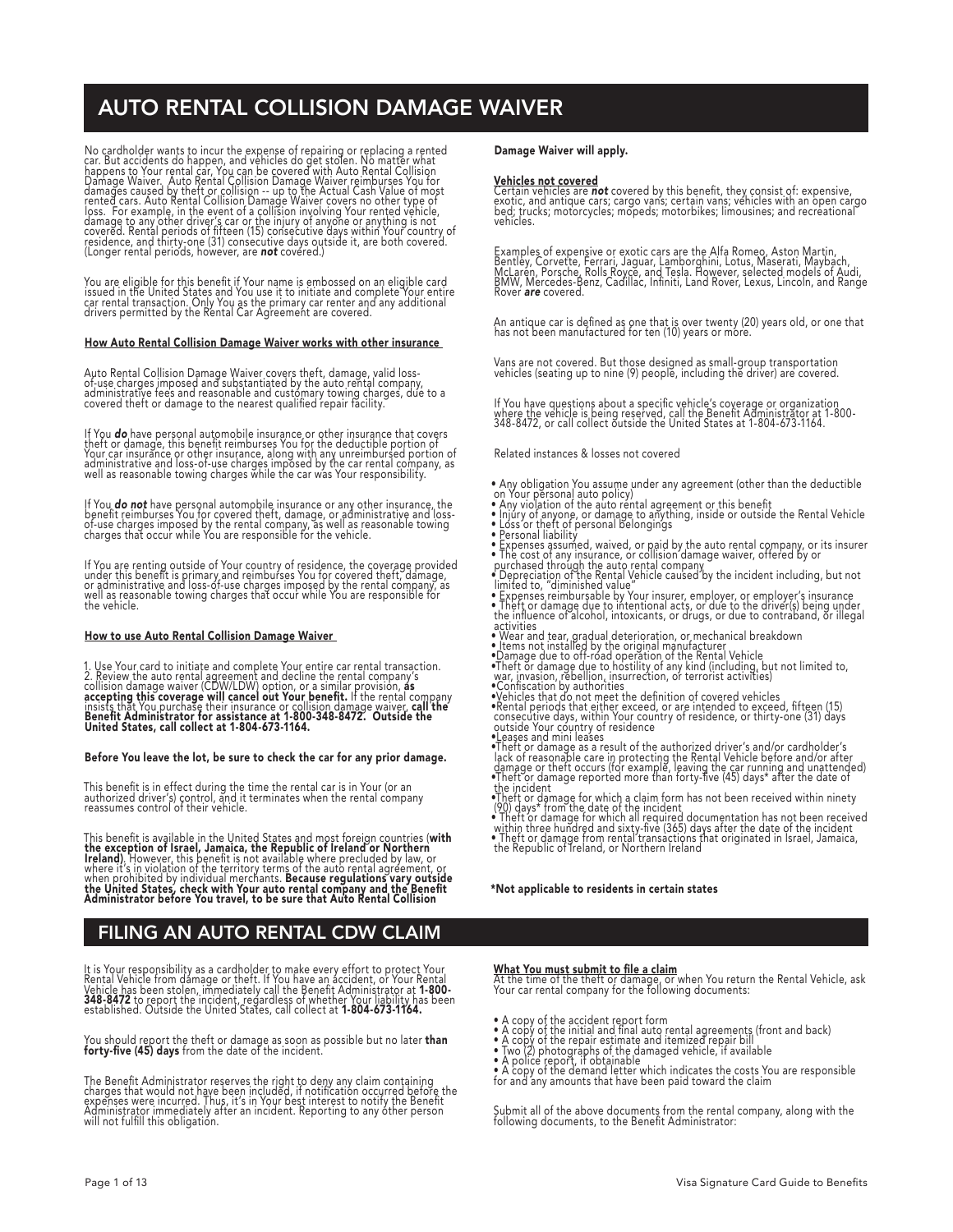• The completed and signed Auto Rental Collision Damage Waiver claim form<br>dimportant: This must be postmarked within ninety (90) days\* of the theft or<br>damage date, even if all other required documentation is not yet availa

statement of no insurance or reimbursement is required.<br>• A copy of Your primary insurance policy's Declarations Page (if applicable)<br>to conirm Your deductible (This means the document(s) in Your insurance<br>policy that list substantiate the claim.

Hinally, please note that all remaining documents must be postmarked within<br>three hundred and sixty-five (365) days\* of the theft or damage date <mark>or Your</mark><br>c**laim may be denied.** 

### \*Not applicable to residents of certain states.

## For faster filing, or to learn more about Auto Rental Collision Damage Waiver, visit www.eclaimsline.com

**Finalizing Your claim**<br>Your claim will typically be finalized within 15 (fifteen) days, after the Benefit<br>Administrator has received all the documentation needed to substantiate Your claim.

**Transference of claims**<br>Once Your claim has been paid, all Your rights and remedies against any<br>party in regard to this theft or damage will be transferred to the Benefit<br>Administrator, to the extent of the cost of paymen

### ADDITIONAL PROVISIONS FOR AUTO RENTAL CDW

• Signed or pinned transactions are covered as long as You use Your eligible<br>Account to secure the transaction.<br>• You shall do all things reasonable to avoid or diminish any loss covered by<br>this benefit. This provsion will

<u>Detinitions</u><br>Account means Your credit or debit card Accounts.

**Actual Cash Value** means the amount a Rental Vehicle is determined to be<br>worth based on its market value, age and condition at the time of loss.

**Eligible Person** means a cardholder who pays for their auto rental by using their eligible Account.

**Rental Car Agreement** means the entire contract an eligible renter receives<br>when renting a Rental Vehicle from a rental car agency which describes in full<br>all of the terms and conditions of the rental, as well as the resp

**Rental Vehicle** means a land motor vehicle with four or more wheels as<br>described in the participating organization's disclosure statement which<br>the eligible renter has rented for the period of time shown on the Rental<br>Car

You or Your means an Eligible Person who uses their eligible card to initiate and complete the rental car transaction.

notity You at least thirty (30) days in advance. Indemnity Insurance Company<br>of North America ("Provider") is the underwriter of these benefits and is<br>solely responsible for its administration and claims. The Benefit Admin

For more information about the benefit described in this guide, call the Benefit Administrator at 1-800-348-8472, or call collect outside the U.S. at 1-804-673-1164.

*FORM #ARCDW – 2017 (Stand 04/17) ARCDW-O*

## PERSONAL IDENTITY THEFT

Having Your identity stolen can negatively impact Your life and have long lasting<br>consequences if not dealt with properly. Fortunately, Personal Identity Theft is<br>there to help by providing reimbursement for covered expens

**What is Personal Identity Theft and when does it apply?**<br>Personal Identity Theft provides reimbursement up to \$2,500 for covered expenses<br>You incur to restore Your identity as a result of a Covered Stolen Identity Event.

You are eligible for this benefit if You are a cardholder whose name is embossed on an eligible U.S. issued card, and You reside in the United States or Canada.

**What is covered?**<br>This benefit will provide reimbursement for the following:<br>• Costs to re-file applications for loans, grants, or other credit or debt instruments<br>that were originally rejected by the lender solely on the

• Costs to report a Covered Stolen Identity Lyent or to amend or correct records<br>with Your true name or identity as a result of a Covered Stolen Identity Event:<br>including costs incurred for notarizing affidavits or other s

**What is not covered?**<br>This benefit will not provide reimbursement for the following: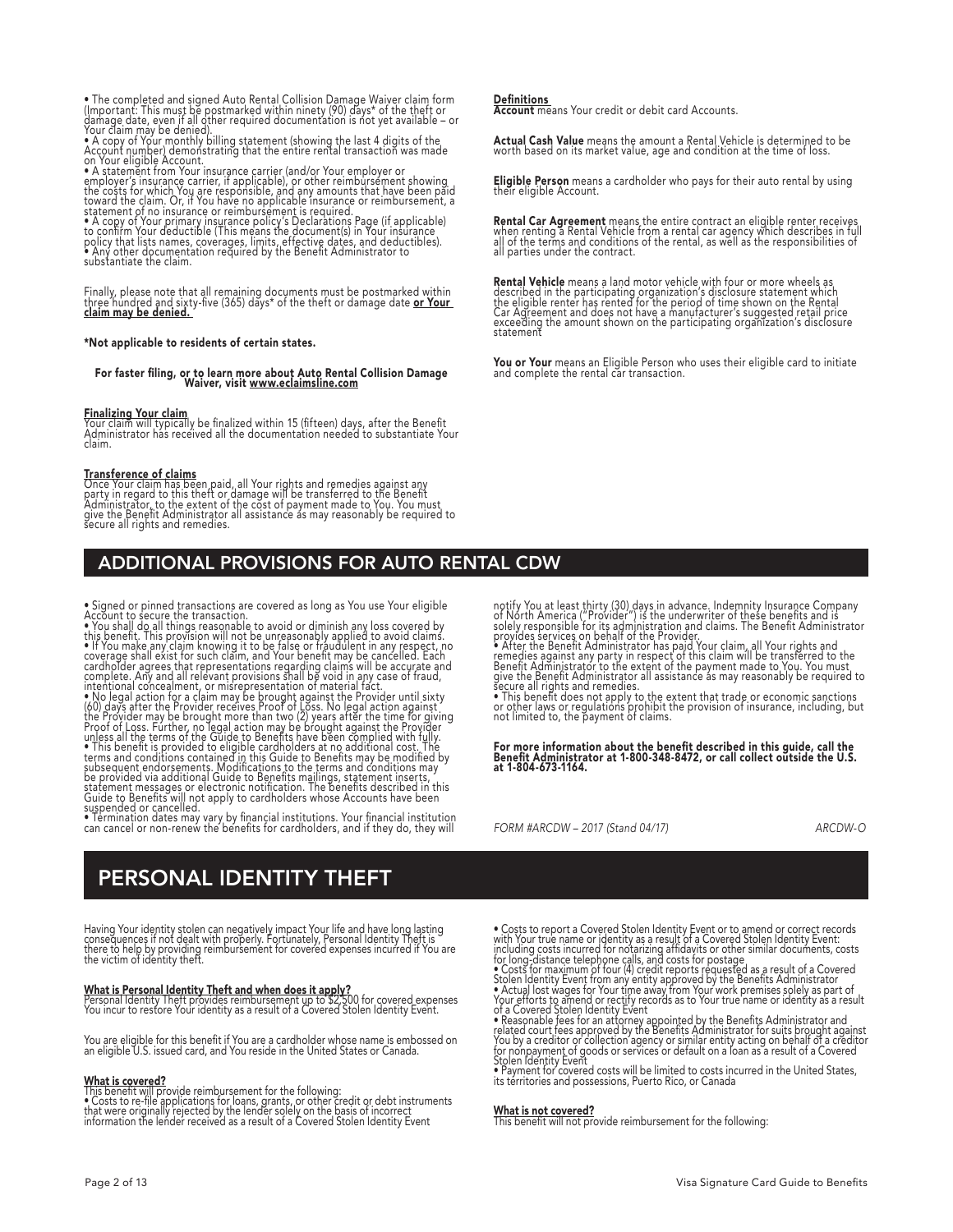- 
- Any dishonest, criminal, malicious, or fraudulent acts by You Any damages, loss, or indemnification unless otherwise stated in this Guide to
- Benefit Costs associated with any legal action or suit other than those set forth in this Guide to Benefit

• Sick days and any time taken from self-employment • Any costs as a result of theft or unauthorized use of an account by a person to whom the account has been entrusted

## FILING A PERSONAL IDENTITY THEFT CLAIM

1 As soon as You have reason to believe a Covered Stolen Identity Event has<br>occurred, immediately call the Benefit Administrator, toll-free, at 1-866-<br>679-5660, or call collect outside the U.S. at 1-303-967-1096 and provid

2. A signed, sworn proof of loss or affidavit containing the information requested by the Benefit Administrator must be submitted within sixty (60) days.

lf You reasonably believe that a law may have been broken,<br>You must promptly file a report with the police. You must<br>take all reasonable steps to mitigate possible costs, including<br>cancellation of any affected debit, credi

For faster filing, or to learn more about Personal Identity Theft, visit www.cardbenefitservices.com

<u>Definitions</u><br>Covered Stolen Identity Event means theft or unauthorized or illegal use of<br>Your name, account number, Social Security number, or any other method of<br>identifying You.

Eligible Person means a cardholder whose name is embossed on an eligible U.S. issued card, and You reside in the United States or Canada.

You or Your means an Eligible Person whose name is embossed on an eligible<br>U.S. issued card, and You reside in the United States or Canada.

## ADDITIONAL PROVISIONS FOR PERSONAL IDENTITY THEFT

• You shall do all things reasonable to avoid or diminish any loss covered by this benefit. This provision will not be unreasonably applied to avoid claims.

• It You make any claim knowing it to be false or fraudulent in any respect, no<br>coverage shall exist for such claim, and Your benefit may be cancelled. Each<br>cardholder agrees that representations regarding claims will be a intentional concealment, or misrepresentation of material fact.

• No legal action for a claim may be brought against the Provider until sixty (60) days<br>after the Provider receives Proof of Loss. No legal action against the Provider may be<br>brought more than two (2) years after the time

• This benefit is provided to eligible cardholders at no additional cost. The terms<br>and conditions contained in this Guide to Benefits may be modified by subsequent<br>endorsements. Modifications to the terms and conditions m

• Termination dates may vary by financial institutions. Your financial institution can cancel or non-renew the benefits for cardholders, and if they do, they will notify You

at least thirty (30) days in advance. Indemnity Insurance Company of North America<br>("Provider") is the underwriter of these benefits and is solely responsible for its<br>administration and claims. The Benefit Administrator pr the Provider.

• Atter the Benetit Administrator has paid Your claim, all Your rights and remedies<br>against any party in respect of this claim will be transferred to the Benefit<br>Administrator to the extent of the payment made to You. You remedies.

• This benefit does not apply to the extent that trade or economic sanctions or other laws or regulations prohibit the provision of insurance, including, but not limited to, the payment of claims

*FORM #PID – 2017 (04/17) PIT-O*

For more information about the benefit described in this guide, call the Benefit Administrator at 1-866-679-5660, or call collect outside the U.S. at 1-303-967- 1096.

## PURCHASE SECURITY

Life is full of surprises… some good surprises; and some, not so good.

For instance, Your son's brand new iPad got soaked, in a sudden rainstorm at summer camp. But, You bought the item with Your card so, You may be covered.

Purchase Security protects new retail purchases made with Your eligible<br>Account and/or rewards programs associated with Your covered Account<br>within the first ninety (90) days from the date of purchase. To be eligible for<br>t

At the Benetit Administrator's discretion, this benetit replaces, repairs, or<br>reimburses You, up to the total purchase price of Your item for a maximum<br>of five hundred dollars (\$500.00) per claim and fifty thousand dollars

You are eligible for this benefit if You are a cardholder of an eligible card<br>issued in the United States. Gifts purchased for friends and family members<br>may also be covered if they are purchased with Your covered Account

Purchase Security covers<br>Eligible items of personal property purchased with Your card and/or rewards<br>program associated with Your covered Account are covered for the following:

Damage due to:

- 
- 
- o Fire, smoke, lightning, explosion, riot, or vandalism<br>o Windstorm, hail, rain, sleet, or snow<br>o Aircraft, spacecraft, or other vehicles<br>o Accidental discharge of water or steam from household plumbing<br>o Sudden accidental
- 

Theft (except from cars or motorized vehicles)

Purchases made outside the United States are also covered as long as You purchased the item with Your covered Account and/or rewards program associated with Your covered Account.

### Purchase Security does not cover

• Animals and living plants<br>• Antiques or collectible items<br>• Boats, aircraft, automobiles, and any other motorized vehicles and their<br>motors, equipment, or accessories, including trailers and other items towable<br>or attach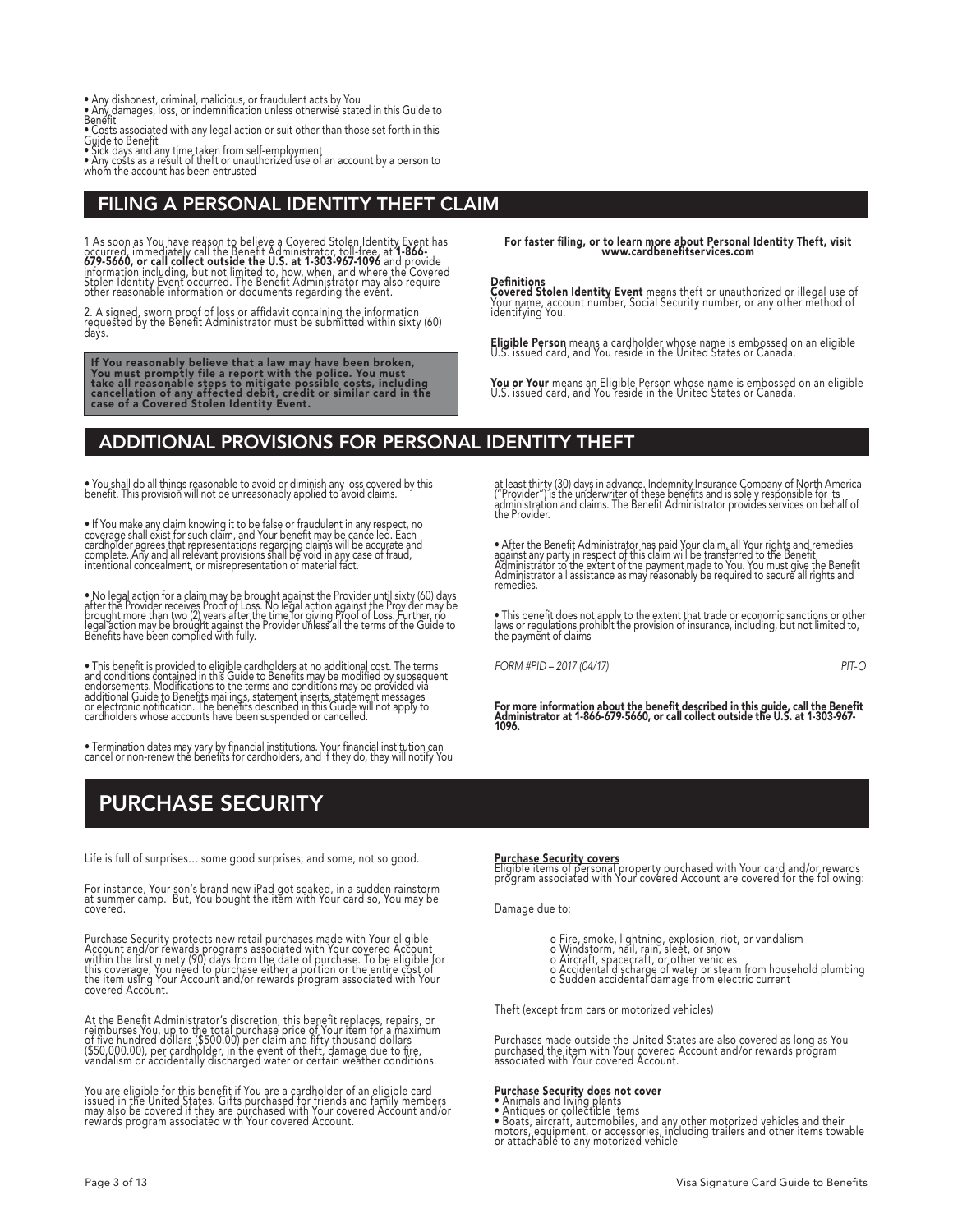- Broken items, unless the result of a covered occurrence Computer software
- 
- Items damaged as a result of weather other than lightning, wind, hail, rain, sleet, or snow
- 
- 
- Items purchased for resale, either professional or commercial use<br>• Items stolen from cars or other vehicles or common carriers<br>• Items that are lost, or that "mysteriously disappear," meaning they vanished<br>in an unexpla

several<br>• Items under the control and care of a common carrier (including the U.S.<br>Postal Service, airplanes, or a delivery service)<br>• Items in Your baggage (unless hand carried, or under Your supervision or<br>• Items in You

things • Theft or damage stemming from abuse, fraud, hostilities (war, invasion, rebellion, insurrection, terrorist activities, and more); confiscation by

## FILING A PURCHASE SECURITY CLAIM

Call the Benefit Administrator at 1-800-553-4820, or call collect outside<br>the U.S. at 1-303-967-1096, within sixty (60) days of the damage or thet<br>(if You wait longer, coverage may be denied). The Benefit Administrator<br>wil

If You have insurance (homeowner's, renter's, car, employer or any other), You are required to file a claim with Your insurance company and to submit a copy of any claim settlement from Your insurance company along with Yo

This benefit also pays for the outstanding deductible portion of Your<br>insurance or indemnity for eligible claims. The maximum total limit of liability<br>is up to five hundred dollars (\$500.00) per claim occurrence and fifty

When a protected item is part of a pair or set, You will receive no more<br>than the value (as described above) of the particular part or parts, stolen<br>or damaged, regardless of any special value that item may have as part of

## For faster filing, or to learn more about Purchase Security, visit<br><u>www.cardbenefitservices.com</u>

Gift recipients may file their own claims, if they have the necessary substantiating documents.

**Please submit the following documents:**<br>• Your signed and completed claim form<br>• A copy of Your monthly billing statement (showing the last four [4] digits<br>of the Account number) demonstrating that the purchase was made o

Account<br>• If more than one method of payment was used, please provide<br>documentation as to additional currency, voucher, points or any other<br>payment method utilized<br>• A copy of the itemized store receipt demonstrating that

authorities (if contraband or illegal); normal wear and tear; flood, earthquake, radioactive contamination; damage from inherent product defects

• Thett or damage from misdelivery, or voluntarily parting with property<br>• Medical equipment<br>• Perishable or consumable items, including cosmetics, perfumes,<br>• Real estate and items intended for real estate, including hard

items<br>• <u>R</u>ented and leased items

• Iraveler's checks, cash, tickets, credit or debit cards, among other<br>negotiable purchased instruments<br>• Items used or pre-owned (Refurbished items will not be considered used or<br>pre-owned as long accompanied by a warrant

• Copy of the documentation of any other settlement of the loss (it applicable)<br>• If the item is repairable, the estimate of repair OR a copy of the paid<br>receipt/invoice for the repairs, indicating the type of damage to th

• Any other documents necessary to substantiate Your claim

In some cases of damage, You will be asked to send, at Your expense, the<br>damaged item along with Your claim in order to substantiate the claim, so<br>make sure to keep the damaged item in Your possession.

PLEASE NOTE: Your maximum recovery under the Purchase Security Benefit is the purchase price of the item, not to exceed the coverage limit.

## Please return Your signed and completed form with all documentation within ninety (90) days of the date of theft or damage.

How will I be reimbursed?<br>Once You've met the conditions of this benefit, the Benefit Administrator will<br>resolve Your claim in one of two ways:

• A damaged item may be repaired, rebuilt, or replaced, while a stolen item<br>will be replaced. Typically, You will receive notice about this decision within<br>fifteen (15) days upon receipt of Your claim documentation.<br>• You days.

### Definitions

Account means Your credit or debit card Accounts.

**Eligible Person** means a cardholder who pays for their purchase by using<br>their eligible Account and/or rewards program associated with their covered<br>Account.

**You or Your** means an Eligible Person who used their eligible Account to<br>purchase the item and/or rewards program associated with their covered<br>Account.

## ADDITIONAL PROVISIONS FOR PURCHASE SECURITY

• No lead or pinned transactions are covered as long as You use Your eligible<br>• Scount to secure the transaction.<br>• You shall do all things reasonable to avoid or diminish any loss covered by<br>this benefit. This provision w

• lermination dates may vary by thrancial institutions. Your financial institution<br>can cancel or non-renew the benefits for cardholders, and if they do, they will<br>notify You at least thirty (30) days in advance. Indemnity

*FORM #PURCHASE500– 2017 (04/17) PS-O*

For more information about the benefit described in this guide, call the Benefit Administrator at 1-800-553-4820, or call collect outside the U.S. at 1-303-967-1096.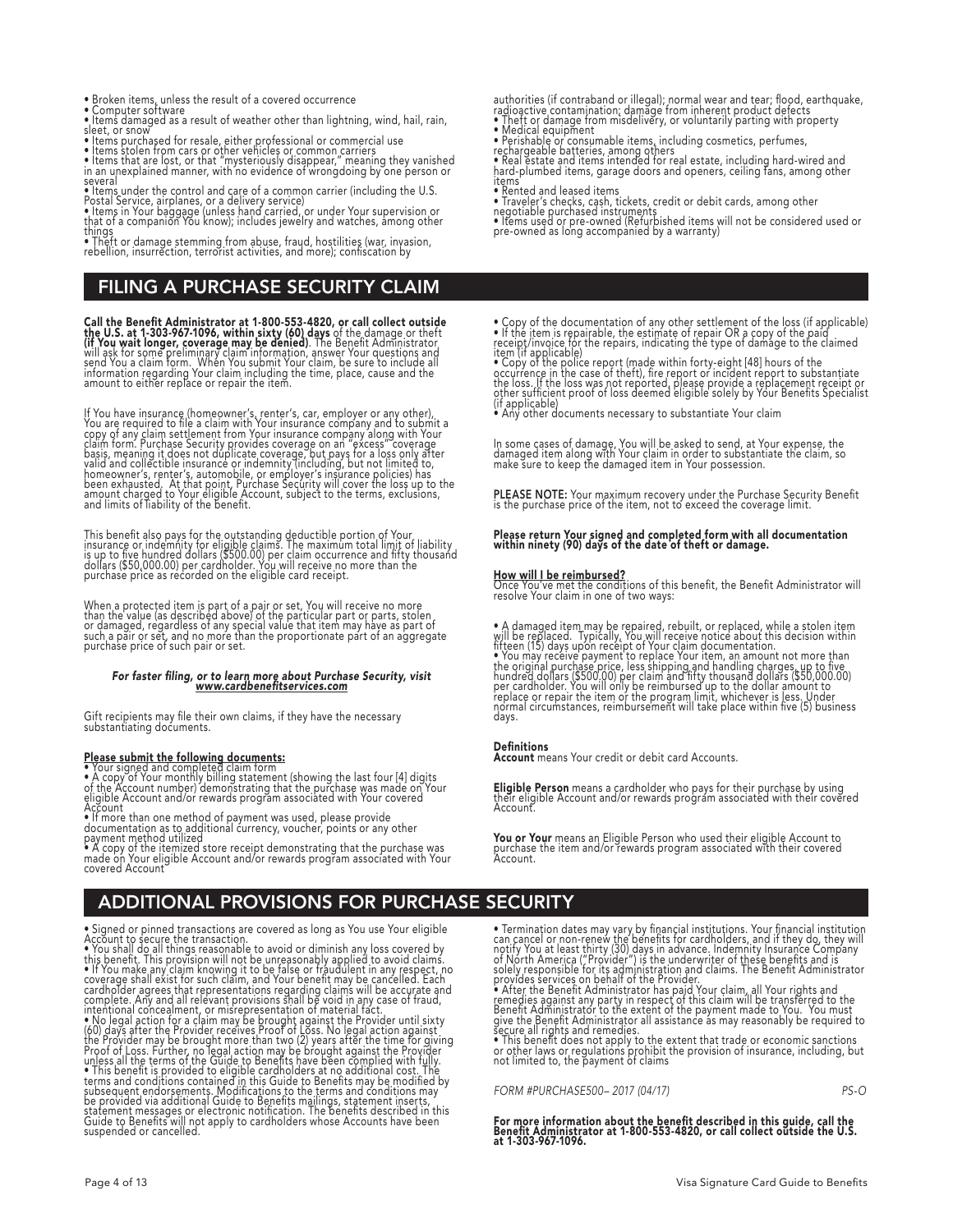## EXTENDED WARRANTY PROTECTION

Product warranties can be inconvenient and cumbersome to use. Let's say You<br>purchased a great gadget about a year ago, but it just stopped working, and<br>You can't find Your sales receipt and warranty information. For all to

Externded Warranty Protection provides You with valuable features that help<br>You manage, use and externd the warranties for eligible items purchased on<br>You rovered Account and/or rewards program associated with Your covered

<u>Here's how Warranty Registration works</u><br>When You purchase an eligible item that carries a manufacturer's warranty,<br>You can register Your purchase by calling 1-800-551-8472 or call collect<br>outside the U.S. at 1-303-967-109

The Benefit Administrator will tell You where to send Your item's sales receipt<br>and warranty information, so they can be kept on file should You need them.

If You choose **not** to register Your item, be sure to keep Your monthly billing<br>statement reflecting the purchase, the itemized sales receipt, the original<br>manufacturer's written U.S. warranty and any additional warranty i

Here's how Extended Protection works<br>Your warranty coverage can be doubled up to one (1) additional year on<br>eligible warranties of three (3) years or less. For example, a manufacturer's<br>warranty of three (3) months would b

## FILING AN EXTENDED PROTECTION CLAIM

lo file a claim, call the Benefit Administrator at 1-800-551-8472 or call collect<br>outside the U.S. at 1-303-967-1096, immediately after the failure of Your<br>covered item. Please note if You do not notify the Benefit Adminis

The Benetit Administrator will request preliminary claim information, direct<br>You to the appropriate repair facility, and send You the claim form. Gift<br>recipients of eligible items are also covered, but they must provide al

## It You received or purchased a service contract or an extended<br>warranty when You purchased Your item, this benefit will be<br>supplemental to, and in excess of, that coverage.

What You must submit to tile a claim<br>Fill out and sign the claim form the Benefit Administrator sent You, then<br>submit the form within ninety (90) days of the product failure, along with the<br>following documents:<br>• A copy of

Account<br>
• If more than one method of payment was used, please provide<br>
• If more than one method of payment was used, please provide<br>
• A copy of the itemized sales receipt<br>
• A copy of the itemized sales receipt<br>
• A cop

substantiate the claim

All claims must be fully substantiated.

months of coverage for a combined total of twelve (12) months of coverage.<br>However, if the manufacturer's warranty is for three (3) years, it would only<br>be extended one (1) additional year for a combined total of four (4) coverage.

This benefit is limited to no more than the original price of the purchased item<br>(as shown on Your

credit card receipt), less shipping and handling fees, up to a maximum<br>of ten thousand dollars (\$10,000.00) per claim, and fifty thousand dollars<br>(\$50,000.00) per cardholder.

The benefit covers purchases made both inside and outside the U.S. The<br>eligible item must have a valid original manufacturer's U.S. repair warranty<br>of three (3) years or less, store-purchased dealer warranty, or an assembl warranty.

What Extended Protection does not cover<br>
• Boats, automobiles, aircraft, and any other motorized vehicles and their<br>
• Boats, automobiles, aircraft, and any other motorized vehicles and their<br>
hotors, equipment, or accesso

- 
- 
- 
- 
- 
- 
- 
- 
- 

## For faster filing, or to learn more about Extended Warranty Protection,<br>visit www.cardbenefitservices.com

**How You will be reimbursed.**<br>If You have substantiated Your claim and met the terms and conditions of the<br>from hencit, Your item will be replaced or repaired **at the Benefit Administrator's**<br>discretion, but for no more th

Under normal circumstances, reimbursement will occur within five (5) business days of the receipt and approval of all required documents.

It Your item is to be repaired, You may go to an authorized repair facility and<br>file a claim for reimbursement. Only valid and reasonable repairs made at the<br>manufacturer's authorized repair facility are covered.

In either case, the Benefit Administrator's payment, replacement, or repair made in good faith will fulfill the obligation under this benefit.

<u>Detinitions</u><br>Account means Your credit or debit card Accounts.

**Eligible Person** means a cardholder who pays for their purchase by using<br>their eligible Account and/or rewards program associated with their covered<br>Account.

**You or Your** means an Eligible Person who purchase their item with their<br>eligible Account and/or rewards program associated with their covered<br>Account.

## ADDITIONAL PROVISIONS FOR EXTENDED PROTECTION

• Signed or pinned transactions are covered as long as You use Your eligible<br>card to secure the transaction.<br>• You shall do all things reasonable to avoid or diminish any loss covered by<br>this benefit. This provision will n

• No legal action for a claim may be brought against the Provider until sixty<br>(60) days after the Provider receives Proof of Loss. No legal action against<br>the Provider may be brought more than two (2) years after the time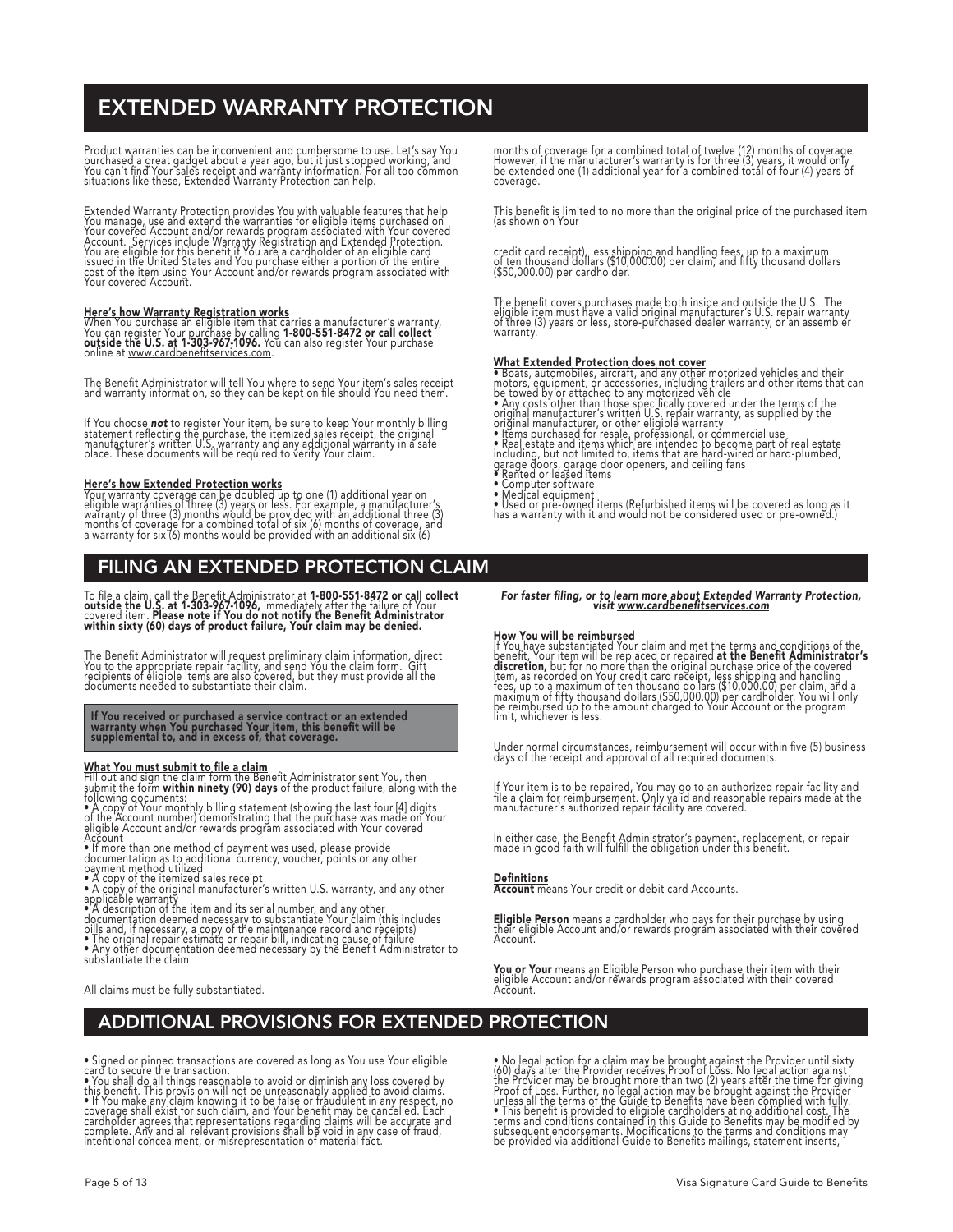statement messages or electronic notification. The benefits described in this<br>Guide will not apply to cardholders whose Accounts have been suspended or

Guide will not apply to cardholders whose Accounts have been suspended or<br>cancelled.<br>• Termination dates may vary by financial institutions. Your financial institution<br>can cancel or non-renew the benefits for cardholders,

## ID NAVIGATOR POWERED BY NORTONLIFELOCK

### Identity theft continues to evolve and so do NortonLifeLock™ solutions.

Your Visa Platinum card includes ID Navigator Powered by NortonLifeLock. No one can prevent all identity theft, so staying informed and knowing what to do when your identity is threatened can give you greater peace of mind.

### How ID Navigator Powered by NortonLifeLock can help:

Dark Web Monitoring – continuously patrols the dark web and private forums looking for

personal information that may belong to you. Should it be found, notifications are sent with

suggested steps.

Data Breach Notifications - sends notifications on large-scale breaches so you can act quickly

should a breach affect your personal information.

Stolen Wallet Assist - A stolen wallet can mean a lost identity. If your wallet is stolen you will receive guidance to help you cancel or replace key documents like your credit cards, driver's licenses, Social Security cards, insurance cards and more.

One-Bureau Credit Monitoring Alerts<sup>1</sup> – helps you stay on top of your credit to help detect fraud more quickly. Alerts are sent when key changes are made to your credit file with a major credit bureau.

Credit, Bank & Utility Account Freezes – provides instructions and links so you can quickly freeze credit, bank and utility files with each consumer reporting company to help protect you against criminals opening unauthorized accounts in your name.

**Restoration Assist** – U.S.-based Identity Restoration Specialists are available<br>Monday to Friday 6 a.m. – 5 p.m. PST with guidance and with next steps to assist you should you become a victim of identity theft or other suspicious activity. Note: Visa Cardholders will have access to special

discounts if they are interested in purchasing a more robust identity theft offering that includes additional Restoration features such as the LifeLock Million Dollar Protection™ Package.

U.S.-based Member Services & Support is available Monday to Friday 6 a.m. - 6 p.m. PST, and Saturday 7 a.m. – 1 p.m. PST.

### No one can prevent all identity theft.

<sup>1</sup>-Two requirements must be met to receive the One-Bureau Credit Monitoring feature: (i) your identity must be successfully verified with Equifax; and (ii) Equifax must be able to locate your credit file that contains sufficient credit history information. If these requirements are not met you will not receive credit features from Equifax. You will receive Credit Features once the

verification process is successfully completed. Any credit monitoring from Equifax will take several days to begin after your successful plan enrollment.

• This benefit does not apply to the extent that trade or economic sanctions or other laws or regulations prohibit the provision of insurance, including, but not limited to, the payment of claims.

*FORM #EWP 10K-50K-3YR – 2017 (04/17) WM-O*

For more information about the benefit described in this guide, call the Benefit Administrator at 1-800-551-8472 or call collect outside the U.S. at 1-303-967-1096.

Below you will find answers to the most commonly asked questions about the benefit:

### Q: How is the personal data I enter for Dark Web Monitoring stored and managed? How do I know my personal data shared with NortonLifeLock is secure?

A: Your personal data is stored and managed by an advanced secure cloud database which is encrypted and protected with multiple layers of security measures.

### Q: How can I be sure the personal data I enter for Dark Web Monitoring is not used or sold by NortonLifeLock employees?

A: Any personal data you provide is encrypted. Only a few selected employees, who undergo training on how to handle personal data can access it. These employees must provide their own unique credentials every time they access personal data and are subject to monitoring by our Information Security and Compliance team. See the NortonLifeLock™ Global Privacy Statement for additional details.

### Q: Can NortonLifeLock remove my personal data from the dark web?

A: Unfortunately no. The content on the dark web is not centralized and is owned by many different (usually anonymous) owners. Only the owner of the content could remove or modify the content.

### Q: How does NortonLifeLock help if I receive a Dark Web Monitoring notification?

A: Within the notifications, advice is provided on next steps you can to take to help protect your personal data, and when available, it will include links to additional resources. If you have additional questions, go to support.norton.com.

### Q: How does NortonLifeLock help if my personal data was leaked in a data breach?

A: Notifications are sent that provide best practices and suggested next steps you can to take to help protect your personal data at support.norton.com

### Q: How do I enroll? What information will I need to provide?

A: Visa cardholders should visit www.cardbenefitidprotect.com, and complete the eligibility verification. Once verified, cardholders will be redirected to the offer page on Norton.com where ID Navigator enrollment is available. Enrollment in ID Navigator will require first name, last name, SSN, date of birth, address, phone number, and email address.

### Q: What are some common triggers for dark web, credit, and data breach notifications?

A: Your personal information being detected on the dark web, a hard credit check, or an update to your credit file are a few examples. Data breach notifications are sent regarding large data breaches that may impact consumers

### Q: I received an alert. What do I do next?

A: Each alert will include information about next steps. Specifics vary by type of alert.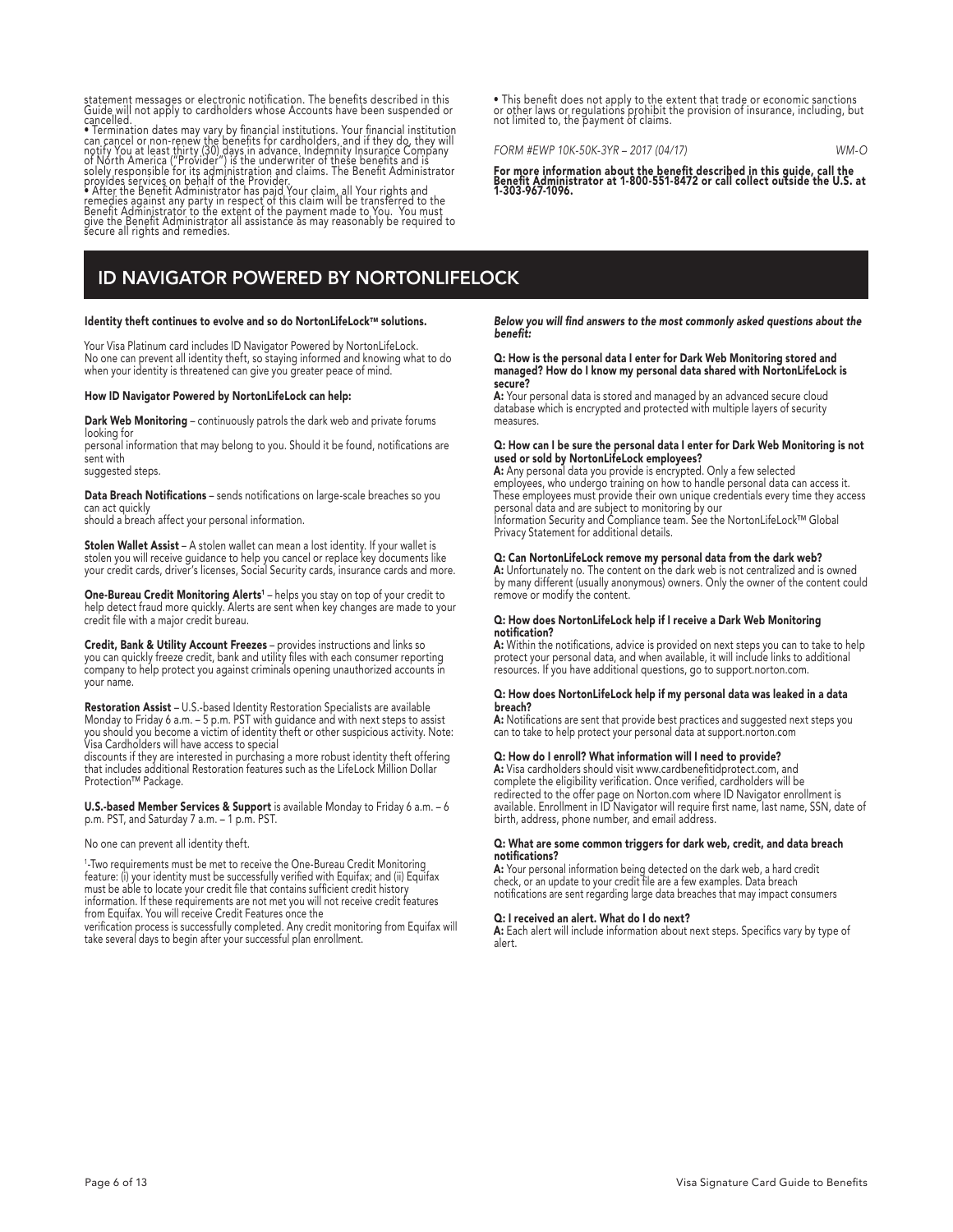## TRAVEL AND EMERGENCY ASSISTANCE SERVICES

Emergencies can escalate quickly when You are traveling away from home.<br>Something that is relatively straight forward when You are not traveling, like<br>replacing prescription medication, can be a difficult task when You are

Travel and Emergency Assistance Services are made available to help You in<br>case of an emergency while You are traveling away from home. The Benefit<br>Administrator can connect You with the appropriate local emergency and<br>Ass

Please note that due to occasional issues such as distance, location, or<br>time, neither the Benefit Administrator nor its service providers can be<br>responsible for the availability, use, cost, or results of any medical, lega

What are Travel and Emergency Assistance Services and how do I use<br>these services when I need them?<br>Travel and Emergency Assistance Services are made available to You, if You<br>are a cardholder of an eligible card issued in services.

Travel and Emergency Assistance Services provide assistance and referral<br>only. You are responsible for the cost of any actual medical, legal,<br>transportation, cash advance, or other services or goods provided.

To use the services, simply call the toll-free, 24-hour Benefit Administrator<br>line at 1-800-992-6029. If You are outside the United States, call collect at<br>1-804-673-1675.

**What are the specific services and how can they help me?**<br>• Emergency Message Service – can record and relay emergency messages<br>for travelers or their immediate family members. The Benefit Administrator<br>will use reasonabl

with local medical personnel, it necessary, to monitor Your condition; keep<br>in contact with Your family, and provide continuing liaison; and help You<br>responsibility, and provide continuing liaison; and help You<br>responsibil

**Detinitions**<br>Common Carrier means any mode of transportation by land, water or air<br>operating for hire under a license to carry passengers for which a ticket<br>must be purchased prior to travel. Does not include taxi, limous

You or Your means an eligible person whose name is embossed on an eligible U.S. issued card, and You reside in the United States.

## ADDITIONAL PROVISIONS FOR TRAVEL AND EMERGENCY ASSISTANCE SERVICES

This benefit is provided to eligible cardholders at no additional cost. The terms<br>and conditions contained in this Guide to Benefits may be modified by subsequent<br>endorsements. Modifications to the terms and conditions may to cardholders whose accounts have been suspended or cancelled.

For more information about the benefit described in this guide, call the Benefit Administrator at 1-800-992-6029, or call collect outside the U.S. at 1-804-673- 1675.

*FORM #VTEAS – 2017 (Stand 04/17) TEAS-O*

## TRAVEL ACCIDENT INSURANCE DESCRIPTION OF COVERAGE

Principal Sum: \$250,000

## THIS IS AN ACCIDENTAL DEATH AND DISMEMBERMENT ONLY POLICY AND DOES NOT PAY BENEFITS FOR LOSS FROM SICKNESS

This Description of Coverage is provided to all eligible Visa Signature<br>cardholders and replaces any and all Descriptions of Coverage previously<br>issued to the insured with respect to insurance described herein.

**Eligibility and Period of Coverage**<br>As a Visa Signature cardholder, you are covered beginning on 4/11/2014 or<br>the date your credit card is issued, whichever is later.

You and your dependents\* become covered automatically when the entire<br>Common Carrier fare is charged to your covered [Insert Card Type] card<br>account ("Covered Person"). It is not necessary to notify the financial<br>instituti

\* Your spouse, unmarried dependent child(ren), under age 19 (25 it a tull-<br>time student). No age limit for incapacitated child. Incapacitated child<br>means a child incapable of self-sustaining employment by reason of mental<br>

### <u>Benefits</u>

Subject to the terms and conditions, if a Covered Person's accidental bodily<br>Injury occurs while on a Covered Trip and results in any of the following Losses<br>within one (1) year after the date of the accident, the Insuranc

| Life                                                                                                                                                                           | 100%       |
|--------------------------------------------------------------------------------------------------------------------------------------------------------------------------------|------------|
| Eioth hands or both feet<br>Sight of both eyes<br>One hand and one foot                                                                                                        | 100%       |
|                                                                                                                                                                                |            |
|                                                                                                                                                                                | )0%        |
| Sheech and hearing<br>Speech and hearing<br>One hand or one foot and the sight of one eye<br>Speech or one eye<br>Speech or hearing<br>Thumb and index finger on the same hand | 100%       |
|                                                                                                                                                                                |            |
|                                                                                                                                                                                | 0%         |
|                                                                                                                                                                                | 50%        |
|                                                                                                                                                                                | 50%<br>25% |
|                                                                                                                                                                                |            |

In no event will multiple charge cards obligate the Insurance Company in<br>excess of the stated benefit for any one Loss sustained by a Coyered Person<br>as a result of any one accident. The maximum amount payable for all Losse

**Definitions**<br>**Considents and the second to the second to the set of ankle joints with**<br>**Loss** means actual severance through or above the metacarpophalangeal joints<br>hearing; actual severance through or above the metacarpo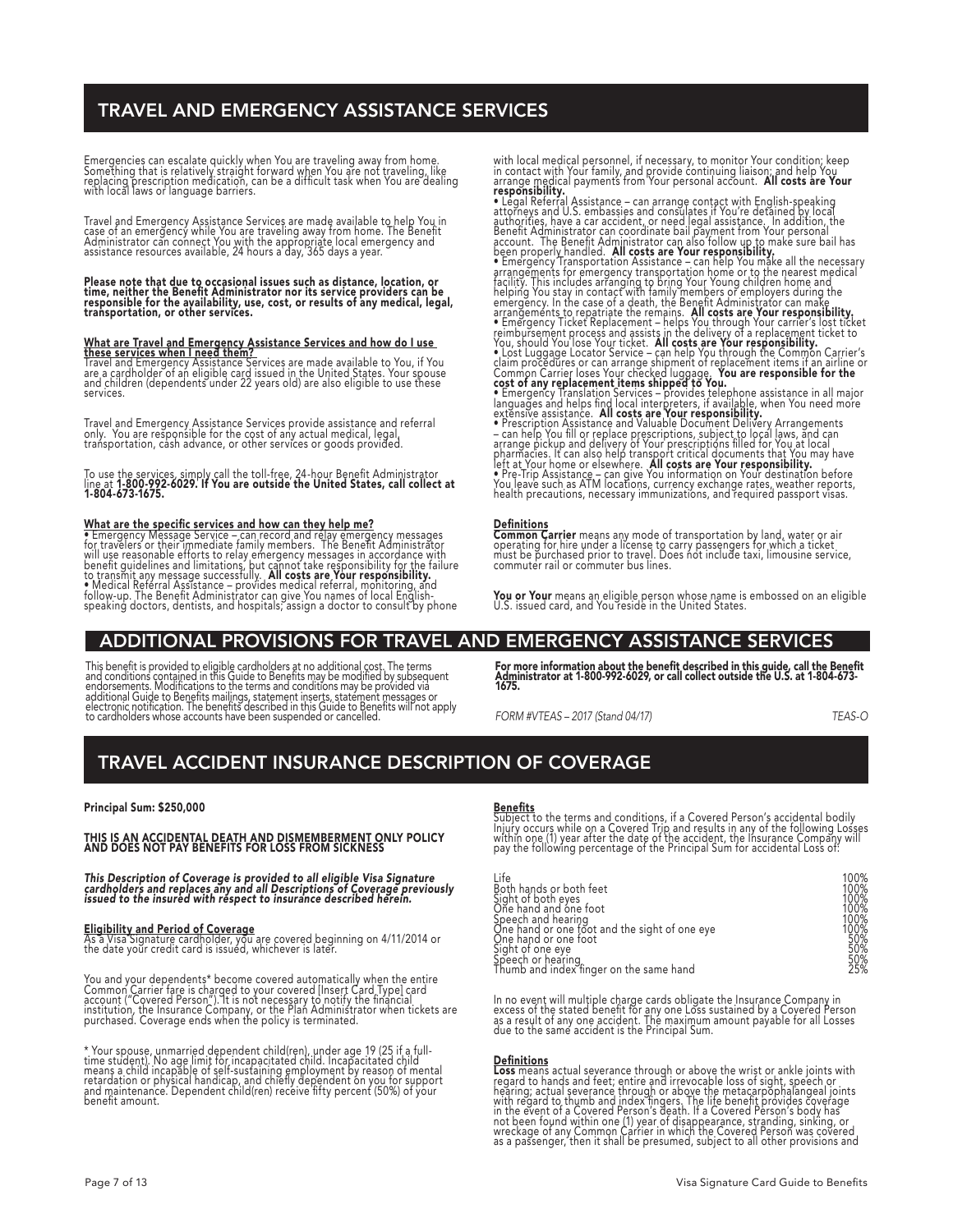conditions of this coverage, the Covered Person suffered loss of life.

**Injury** means bodily injury or injuries, sustained by the insured person<br>which are the direct cause of Loss, independent of disease cause of Loss,<br>independent of disease or bodily infirmity, and occurring while the Covere

**Covered Trip** means a trip (a) while the Covered Person is riding on a<br>Common Carrier as a passenger and not as a pilot, operator, or crew member<br>and (b) charged to your linsert Card Type] card; and (c) that begins and en

Common Carrier means any scheduled airline, land, or water conveyance licensed for transportation of passengers for hire.

**Exclusions:** No payment will be made for any Loss that occurs in connection<br>with, or is the result of: (a) suicide, attempted suicide, or intentionally self-<br>inflicted injury; (b) any sickness or disease; (c) travel or fl undeclared.

Beneficiary: Benefit for Loss of life is payable to your estate, or to the beneficiary designated in writing by you. All other benefits are payable to you.

**Notice of Claim:** Written notice of claim, including your name and reference<br>to [Insert Card Type] should be mailed to the Plan Administrator within twenty<br>(20) days of a covered Loss or as soon as reasonably possible. Th

The Cost: This travel insurance is purchased for you by your financial institution.

**Description of Coverage:** This description of coverage details material<br>facts about a Travel Accident Insurance Policy which has been established<br>for you and is underwritten by Virginia Surety Company, Inc. Please read<br>th

Questions: Answers to specific questions can be obtained by writing to the<br>**Plan Administrator:** 

cbsi Card Benefit Services 550 Mamaroneck Avenue, Suite 309 Harrison, NY 10528

**Underwritten by:**<br>Virginia Surety Company, Inc.<br>175 West Jackson Blvd.<br>Chicago, IL 60604

## ADDITIONAL PROVISIONS FOR TRAVEL ACCIDENT INSURANCE

Travel Accident Insurance is provided under a master policy of insurance<br>issued by Virginia Surety Company, Inc. (herein referred to as Company). We<br>reserve the right to change the benefits and features of all these progra

The financial institution or the Company can cancel or choose not to renew<br>the linsurance coverages for all insureds. If this happens, the financial<br>institution will notify the accountholder at least 30 days in advance of

Coverage will be void it, at any time, the accountholder has concealed or<br>mistepresented any material fact or circumstance concerning this coverage<br>or the subject thereof or the accountholder's interest herein, or in the c

## LOST LUGGAGE REIMBURSEMENT

Have You ever been waiting for Your Checked Luggage to come around the belt only to find that it has been lost by Your airline?

Fortunately, Lost Luggage Reimbursement is here to help. With Lost Luggage<br>Fertunately, Lost Luggage Reimbursement is here to help. With Lost Luggage<br>"value of the amount claimed" and the Common Carrier's payment up to<br>"we

You and Your Immediate Family Members are all eligible for this benefit when<br>You take a Covered Trip and pay for the cost of Your Common Carrier tickets<br>with Your eligible card issued in the United States and/or rewards pr covered.

No action at law or in equity shall be brought to recover on this coverage<br>prior to the expiration of sixty (60) days after proof of Loss has been furnished<br>in accordance with the requirements of this Description of Covera

The Company, at its expense, has the right to have you examined as often as<br>reasonably necessary while a claim is pending. The Company may also have an<br>autopsy made unless prohibited by law.

**State Amendments Only:** The following statement is added: If a Covered For Illinois Residents Only: The following statement is added: If a Covered Person recovers expenses for sickness or injury that occurred due to the n

*ADD (10/07)*

This benefit is supplemental to and excess of any collectible insurance<br>and/or collectible reimbursement from any other source. The<br>Benefit Administrator will refund the excess amount once all other<br>reimbursement has been

**Please Note:** You must take all reasonable means to protect, save and/or<br>recover Your Checked Luggage and/or Carry-on Baggage and/or its contents<br>at all times.

**What is not covered?**<br>Luggage Reimbursement does not apply to loss or theft of the following

items:<br>
• Automobiles, automobile accessories and/or equipment, motorcycles,<br>
• Mutomobiles, automobile accessories and/or equipment, motorcycles, or<br>
other vehicles or conveyances<br>
• Contact lenses, eyeglasses, sunglasses

date • Items specifically identified or described in and insured under any other

insurance policy • Losses arising from confiscation or expropriation by any government or public authority or detention by customs or other officials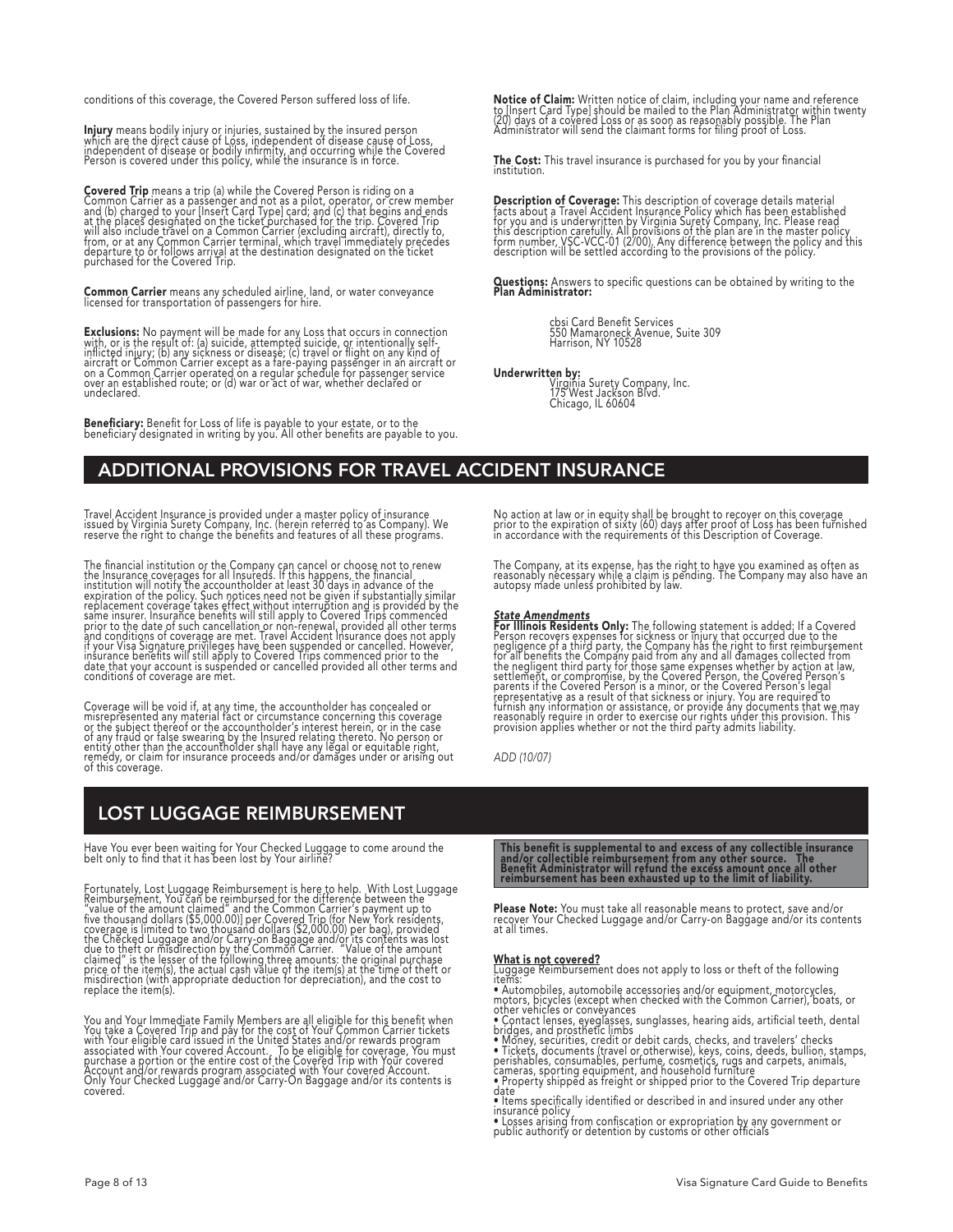• Losses resulting from abuse, fraud, hostilities of any kind (including, but not<br>limited to, war, invasion, rebellion, or insurrection)<br>• Business items (items that are used in the purchase, sale, production,<br>promotion, o

**How to file a Lost Luggage Reimbursement claim**<br>Immediately notify the Common Carrier to begin their claims process if Your<br>luggage and/or its contents are lost or stolen.

Within twenty (20) days of the date Your luggage is lost or stolen, and You<br>have notified the Common Carrier and begun their claims process, call the<br>Benefit Administrator at **1-800-757-1274, or call collect outside the U.** 

Wuthin ninety (90) days of the date Your luggage was lost or stolen, return<br>Your claim form and the requested documentation below to the address<br>provided by the Benefit Administrator:<br>• A copy of Your monthly billing state

## For faster filing, or to learn more about Lost Luggage Reimbursement visit www.eclaimsline.com

It You have personal insurance (i.e., homeowner's, renter's, or other insurance<br>applicable to the lost or stolen luggage or contents), You are required to file a<br>claim with Your insurance company and submit a copy of any c

It the claim amount is within Your personal insurance deductible, the Benefit<br>Administrator may, at its discretion, deem a copy of Your personal insurance<br>Declarations Page to be sufficient.

## ADDITIONAL PROVISIONS FOR LOST LUGGAGE REIMBURSEMENT

• Signed or pinned transactions are covered as long as You use Your eligible<br>• You shall do all things reasonable to avoid or diminish any loss covered by<br>• You shall do all things reasonable to avoid or diminish any loss

• Termination dates may vary by financial institutions. Your financial institution

**Iransference of claims**<br>After the Benefit Administrator has paid Your claim of loss or theft under<br>this reimbursement benefit, all Your rights and remedies against any party in<br>tespect of this loss or damage will be trans

<u>Detinitions</u><br>Account means Your credit or debit card Accounts.

Carry-on Baggage means the baggage which You personally carry onto the Common Carrier and for which You retain responsibility.

**Checked Luggage** means suitcases or other containers specifically designed<br>for carrying personal belongings, for which a claim check has been issued to<br>You by a Common Carrier.

**Common Carrier** means any land, water, or air conveyance operated under<br>a license for the transportation of passengers for hire and for which a ticket<br>must be purchased prior to commencing travel. Common Carrier does not<br>

**Covered Trip** means a trip while the Eligible Person is riding on a Common<br>Carrier as a passenger and not as a pilot, operator or crew member, for<br>which the expense has been charged to Your eligible Account and/or rewards duration.

**Eligible Person** means a cardholder who pays for their Covered Trip by using<br>their eligible Account and/or rewards program associated with their covered<br>Account.

**Immediate Family Member** means Your Spouse or legally dependent children<br>under age eighteen (18), [twenty-five (25) if enrolled as a full-time student at<br>an accredited university].

**Spouse** includes Your domestic partner which is a person who is at least<br>18 years of age and who during the last twelve months: 1) has been in a<br>committed relationship with the cardholder; (2) has been the cardholder's so

**You or Your** means an Eligible Person or Your Immediate Family Members<br>who charged a portion of their Covered Trip to Your eligible Account and/or<br>rewards program associated with Your covered Account.

can cancel or non-renew the benefits for cardholders, and if they do, they will<br>notify You at least thirty (30) days in advance. Indemnity Insurance Company<br>of North America ("Provider") is the underwriter of these benefit

FORM #LUGOPT – 2017 (04/17) LL-3/5-O

For more information about the benefit described in this guide, call the Benefit Administrator at 1-800-757-1274, or call collect outside the U.S. at 1-804-673-6496.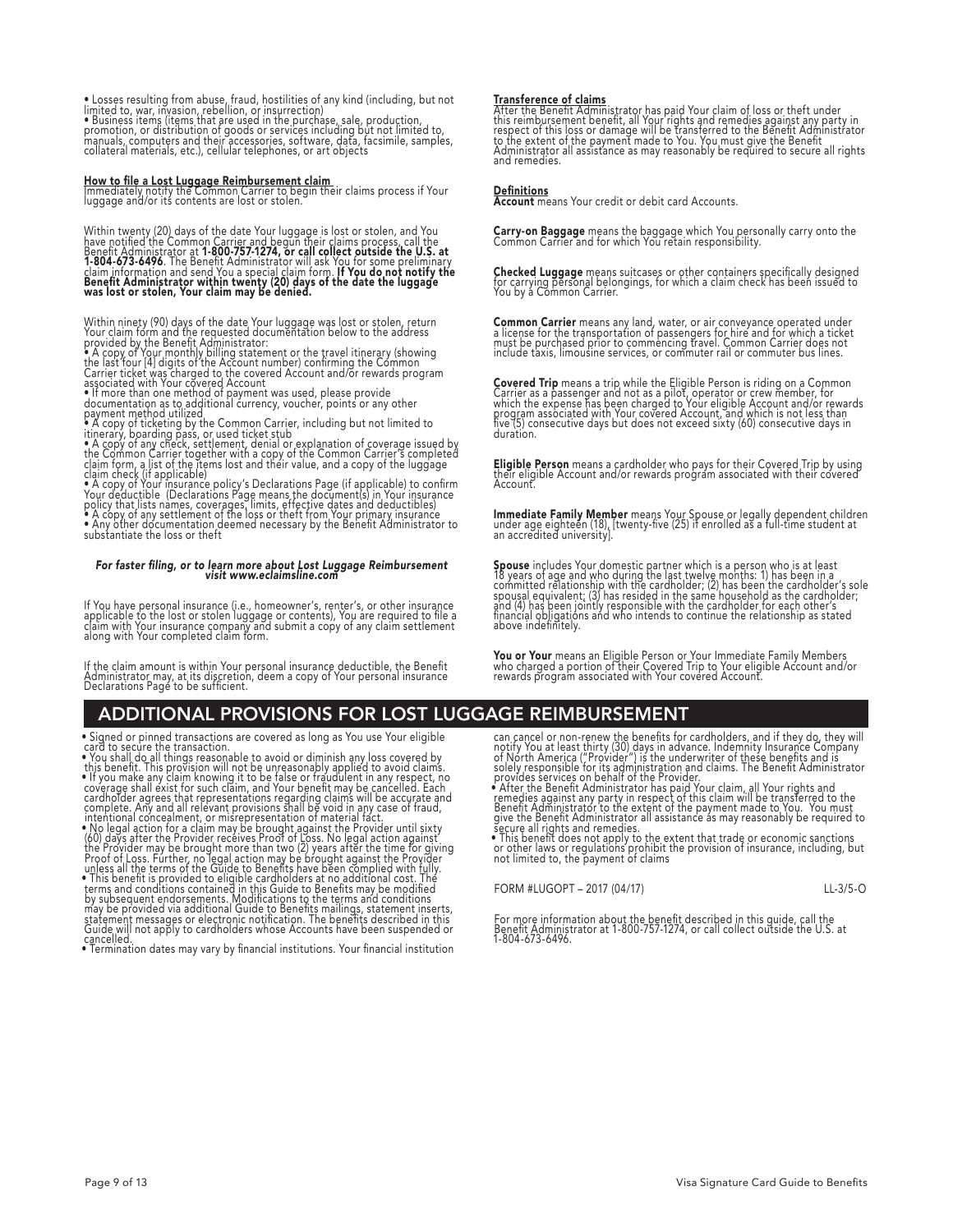## ROADSIDE DISPATCH®

## For roadside assistance, call 1-800-847-2869 What is Roadside Dispatch?

Roadside Dispatch is a pay-per-use roadside assistance program. The program<br>provides you with security and convenience wherever your travels take you.

*No membership or pre-enrollment is required. No annual dues. No limit on usage.*

- F**or a set price per service call, the program provides:**<br>• Standard Towing Up to 5 miles included'Tire Changing must have good,<br>inflated <u>s</u>pare
- Jump Starting
- 
- Lockout Service (no key replacement) Fuel Delivery up to 5 gallons (plus the cost of fuel) Standard Winching
- 

Roadside Dispatch will ask you where you are, what the problem is, and while they<br>remain on the phone with you, they will arrange a dispatch to a reliable tow operator<br>or locksmith to provide help. (If you feel you are in

Dependable roadside assistance, 24 hours a day, 7 days a week has never been easier. No membership or pre-enrollment is required. Just call Roadside Dispatch toll-free when you need them.

1-800-847-2869 ~ it's that easy!

Note: Customers must pay service provider for mileage over 5 miles, A secondary<br>unit being towed behind is not included but can be accommodated for an additional<br>fee. Standard Winching applies within 100 feet of paved or c

' Any vehicle with wheels is covered under the program as long as it can be classified<br>as 'Light Duty'. 'Light Duty' vehicles are vehicles that weigh 10,000 lbs. or less.<br>Vehicles weighing more than 10,000 lbs. are conside

**Additional Terms:** Service providers supplying emergency roadside assistance<br>and towing are independent contractors and are solely liable for their services.<br>Neither Visa nor Credit Union of America shall have any respons

24-hour roadside assistance services provided by: Cross Country Motor Club,<br>Inc. d/b/a Agero, a Massachusetts corporation, and Cross Country Motor Club of<br>California, Inc. a California corporation

## TRIP CANCELLATION/TRIP INTERRUPTION

Sometimes the unexpected happens and Your travel arrangements don't go as planned.

You've done a great job preparing for Your Trip. Your flights have been booked,<br>You confirmed Your reservation with Your hotel and You even rented a car so<br>You can sightsee. But what if You have to cancel Your trip because

Trip Cancellation and Interruption benefits pay up to \$5,000 per Insured<br>Person for the non-refundable Common Carrier ticket(s) that You paid for<br>with Your covered Account and/or rewards programs associated with Your<br>cover

**The Trip Cancellation or Interruption must be caused by or result from:**<br>1.The death, Accidental Bodily Injury, disease or physical illness of You or an<br>Immediate Family Member of the Insured person; or<br>2. Default of the

The death, Accidental injury, disease or physical illness must be verified by a<br>Physician and must prevent You from traveling on the trip.

Note: Common Carriers may issue a credit voucher for the value of the<br>unused ticket. A fee may be associated with changing or cancelling the<br>ticket. Reimbursement of fee may be eligible at time of Loss. Most<br>Common Carrier

The **bollowing exclusions apply to financial services Common Carrier Trip<br>Cancellation/Trip Interruption only<br>The Cancellation or Interruption only<br>The Pre-existing Condition<br>
• A Pre-existing Condition<br>
• A Pre-existing C** 

• Suicide, attempted suicide, or intentionally self-inflicted injuries<br>• Declared or undeclared war, but war does not include acts of terrorism<br>• An Insured Person's emotional trauma, mental or physical illness, disease, i

How to file a Trip Cancellation or Interruption claim<br>Within twenty (20) days of the Trip Cancellation or interruption or as soon<br>as reasonably possible, You must provide (written) claim notice to the Plan<br>Administrator. T

When the Plan Administrator receives notice of a claim, the Plan Administrator<br>will send You forms for giving proof of Loss within fifteen (15) days. If You<br>do not receive the forms, You should send the Plan Administrator

Answers to specific questions can be obtained by writing to the **Plan**<br>**Administrator**. To make a claim, please contact the **Plan Administrator:** 

cbsi Card Benefit Services 550 Mamaroneck Avenue, Suite 309 Harrison, NY 10528

## Please return Your completed and signed claim form and the documents<br>listed below as soon as possible to the Plan Administrator:<br>• A copy of Your monthly billing statement or the travel itinerary (showing the

- last four [4] digits of the Account number) confirming the Common Carrier ticket<br>was purchased using the covered Account and/or rewards programs associated<br>with Your covered Account.<br>with Your covered Account.<br>as to additi
- 
- 
- 
- 
-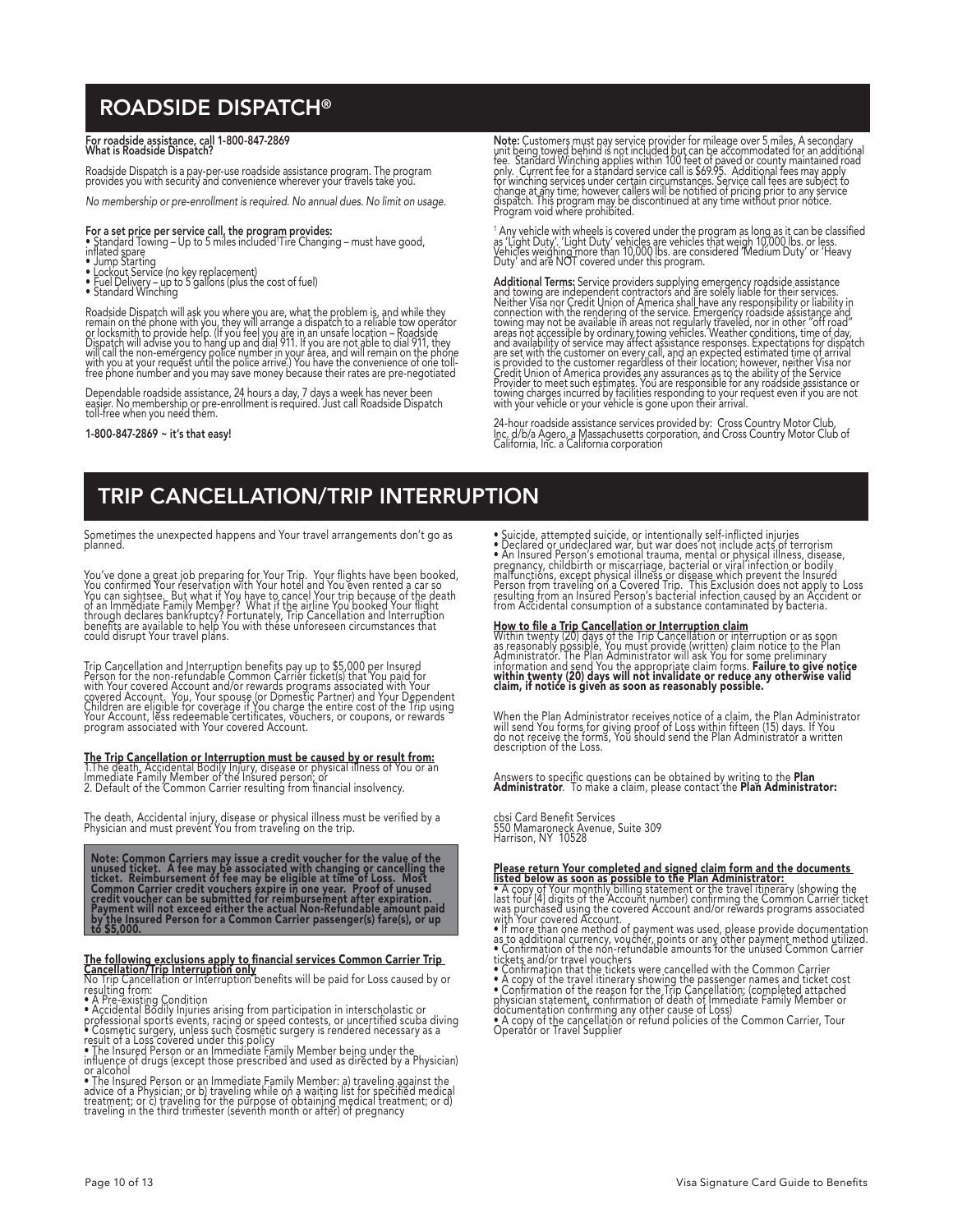## ADDITIONAL TRAVEL ACCIDENT BENEFIT

As a cardholder, You, Your spouse (or Domestic Partner), and unmarried<br>Dependent Children will be automatically insured up to one thousand dollars<br>(\$1,000) for Accidental Loss of life, limb, sight, speech, or hearing. This

1. Riding as a passenger in or entering or exiting any Common Carrier; or<br>2. Riding as a passenger in, entering, or exiting any conveyance licensed to<br>carry the public for a fee and while traveling to or from the airport:<br>

| <b>Covered Loss</b>                                                                                                      | <b>Benefit Maximum</b> |
|--------------------------------------------------------------------------------------------------------------------------|------------------------|
| Accidental Loss of Life, two or<br>more Members, sight of both<br>eyes, speech and hearing or any<br>combination thereof | \$1,000.00             |
| Accidental Loss of one Member,<br>sight of one eye, speech or<br>hearing                                                 | \$500.00               |
| Accidental Loss of the thumb and<br>index finger of the same hand                                                        | \$250.00               |

Loss means, with respect to a hand, complete severance through or above the<br>knuckle joints of at least four (4) fingers on the same hand or at least three<br>(3) fingers and the thumb on the same hand; with respect to a foot,

In order to be eligible for this additional coverage, the entire cost of the<br>Common Carrier passenger fare(s), less redeemable certificates, vouchers,<br>or coupons, must be charged to Your covered Account and/or rewards<br>prog

This travel accident benefit is provided to eligible cardholders. Your<br>financial institution pays the cardholder's premium as a benefit of the card<br>membership.

The Loss must occur within one year of the Accident. The Company will<br>pay the single largest applicable Benefit Amount. In the event of multiple<br>Accidental deaths per Account arising from any one Accident, the Company's<br>li

The Loss of Life benefit will be paid to the Beneficiary designated by You. If no<br>such designation has been made, that benefit will be paid to the first surviving<br>Beneficiary in the following order: a) Your spouse, b) Your

The following exclusions apply to the Travel Accident benefit<br>
Loss caused by or resulting from:<br>
Consider the summan performation of the properties of the present of the space of<br>
normal pregnancy, normal child<br>
infection

**How to file a Travel Accident benefit claim**<br>Within twenty (20) days of the accident or as soon as reasonably possible,<br>You must provide (written) claim notice to the Plan Administrator. The Plan<br>Administrator will ask Yo

When the Plan Administrator receives notice of a claim, the Plan Administrator<br>will send You forms for giving proof of Loss within fifteen (15) days. If You<br>do not receive the forms, You should send the Plan Administrator

Answers to specific questions can be obtained by writing to the **Plan**<br>**Administrator.** To make a claim, please contact the **Plan Administrator:** 

cbsi Card Benefit Services 550 Mamaroneck Avenue, Suite 309 Harrison, NY 10528

**Please return Your completed and signed claim form and the documents<br>Isted below as soon as possible to the Plan Administrator:**<br>• A copy of the police report<br>• Copy of the certificate of death, if applicable<br>• Copy of th

## To view the status of your claim and to securely upload documents for<br>Trip Cancellation/Interruption and Travel Accident Benefit, visit<br>Wew Website code: 001

Or mail the completed and signed claim form and all required documents to:



If You choose to mail Your documents, please send a copy of Your<br>documents and retain the originals for Your records. Claim Benefit<br>Services is unable to return any submitted documents. You will be<br>contacted by a claim a

**Definitions<br>Accident or Accidental** means a sudden, unforeseen, and unexpected event<br>which: happens by chance; is independent of illness and disease and is the<br>direct source of Loss.

**Accidental Bodily Injury** means Bodily Injury, which: 1) is Accidental; 2) is the<br>direct cause of a Loss; and 3) occurs while the Insured Person is insured under<br>this policy, which is in force.

Account means Your credit or debit card Accounts.

**Benefit Amount** means the Loss amount at the time the entire cost of<br>the passenger fare is purchased with an eligible Account and/or rewards<br>programs associated with Your covered Account.

**Common Carrier** means any licensed land, water or air conveyance operated<br>by those whose occupation or business is the transportation of persons or<br>things without discrimination and for hire.

**Covered Trip** means travel on a Common Carrier when the entire cost of<br>the passenger fare for such transportation, less redeemable certificates,<br>vouchers, or coupons, has been purchased with an Insured Person's covered<br>ca

**Dependent Child or Children** means those Children, including adopted<br>Children and those Children placed for adoption, who are primarily<br>dependent upon the Insured Person for maintenance and support, and who<br>are: 1) under

**Domestic Partner** means a person who is registered as a Domestic Partner or explequal equivalent under laws of the governing jurisdiction, or who: 1) is at least 18 years of age and competent to enter into a contract; 2)

**Immediate Family Member** means the Insured Person's: 1) Spouse or<br>Domestic Partner; 2) children including adopted children or stepchildren;<br>3) legal guardians or wards; 4) siblings or siblings-in-law; 5) parents or<br>parent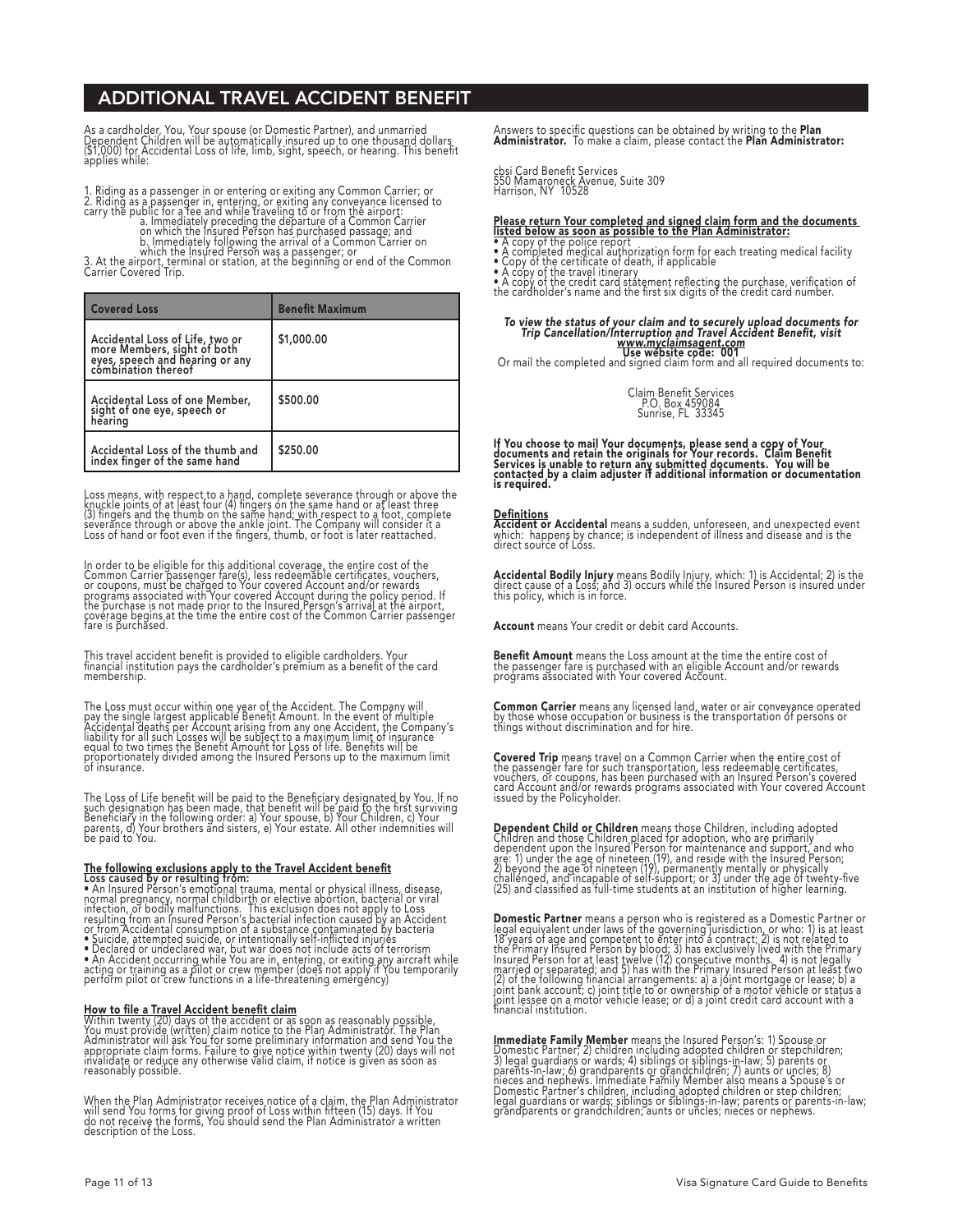**Insured Person** means the individual or entity to whom the Policyholder has<br>issued an Account, as well as authorized users of the Account registered with<br>the Policyholder. Insured Person also means the Insured Person's Sp

Member means hand or foot.

**Pre-existing Condition** means Accidental Bodily Injury, disease, or illness<br>of the Insured Person or Immediate Family Member of the Insured Person<br>which occurs or manifests itself during the sixty (60) day period immediat

## ADDITIONAL PROVISIONS FOR TRIP CANCELLATION AND INTERRUPTION

- 
- 

• As a handy reference guide, please read this and keep it in a safe place with<br>• Your other insurance documents.<br>• This description of coverage is not a contract of insurance but is simply an<br>informative statement of the

## TRIP DELAY REIMBURSEMENT

Having a Covered Trip delayed can mean more than just lost time; it can also create an additional cost that You weren't expecting to pay.

Trip Delay Reimbursement covers up to a maximum of three hundred<br>(\$300.00) dollars for each purchased ticket, for reasonable additional<br>expenses incurred when a Covered Trip You purchased with Your eligible<br>Account and/or Account.

You, Your spouse and Your dependent children under twenty-two (22) years of<br>age are automatically covered when You charge Your Covered Trip's Common<br>Carrier fare to Your eligible Account and/or rewards program associated w

This benefit is supplemental coverage, which means that reasonable<br>expenses during the delay not otherwise covered by Your Common<br>Carrier, another party or Your primary personal insurance policy, may<br>be reimbursed up to a

What is covered?<br>Your reasonable additional expenses, such as meals and lodging, may be<br>reimbursed as long as:<br>• A portion of the fare was purchased with an eligible Account and/or rewards<br>program associated with Your cov

Covered Hazards • Your Covered Trip is for a period of travel that does not exceed three hundred and sixty-five (365) days

What is *not* covered? • Any delay due to a Covered Hazard which was made public or made known to You prior to Your departure.

Trip Cancellation means the cancellation of Common Carrier travel<br>arrangements when the Insured Person is prevented from traveling on a<br>Covered Trip on or before the Covered Trip departure.

**Trip Interruption** means the Insured Person's Covered Trip is interrupted<br>either on the way to the Covered Trip point of departure or after the Covered<br>Trip departure.

**You or Yours** means an Insured Person who purchase their trip to the Insured<br>person's covered Account and/or rewards programs associated with the<br>Insured Person's covered Account.

• Termination dates may vary by financial institutions. Your financial institution can cancel or non-renew the benefits for cardolders, and if they do, they will notify You at least thirty (30) days in advance. Federal Ins

behalt of the Provider.<br>• After the Plan Administrator has paid Your claim, all Your rights and<br>• remedies against any party in respect of this claim will be transferred to the<br>• Plan Administrator to the extent of the pay

• This benefit does not apply to the extent that trade or economic sanctions or other laws or regulations prohibit the provision of insurance, including, but not limited to, the payment of claims.

## For more information about the benefit described in this guide, contact the Plan Administrator.

*FORM #TRCAN – 2017 (04/17) TC-O*

• Any pre-paid expenses related to Your Covered Trip, such as tour or activity fees associated with Your Covered Trip.

How to file a Trip Delay Reimbursement claim<br>Within thirty (30) days of the Covered Trip delay, call the Benefit Administrator<br>at 1-800-840-4735, or call collect outside the U.S. at 1-804-673-7683. The<br>Benefit Administrato

Within ninety (90) days of the date of Your Covered Trip delay, return Your completed and signed claim form and the requested documentation below to the following address:

## Card Benefit Services P.O. Box 72034 Richmond, VA 23255

Please submit the following documents:<br>
• A copy of the detailed original and updated travel itinerary and/or the<br>
• Common Carrier tickets<br>
• A copy of Your monthly billing statement (showing the last four [4] digits of<br>

• Tickets reflecting the total amount charged for the claimed Covered Trip<br>• A statement from the Common Carirer explaining the reason for the delay<br>• Copies of itemized receipts for Your claimed expenses. For food expense

Failure to contact the Benefit Administrator or return the completed claim form and documentation within the time periods indicated above may result in the denial of Your claim.